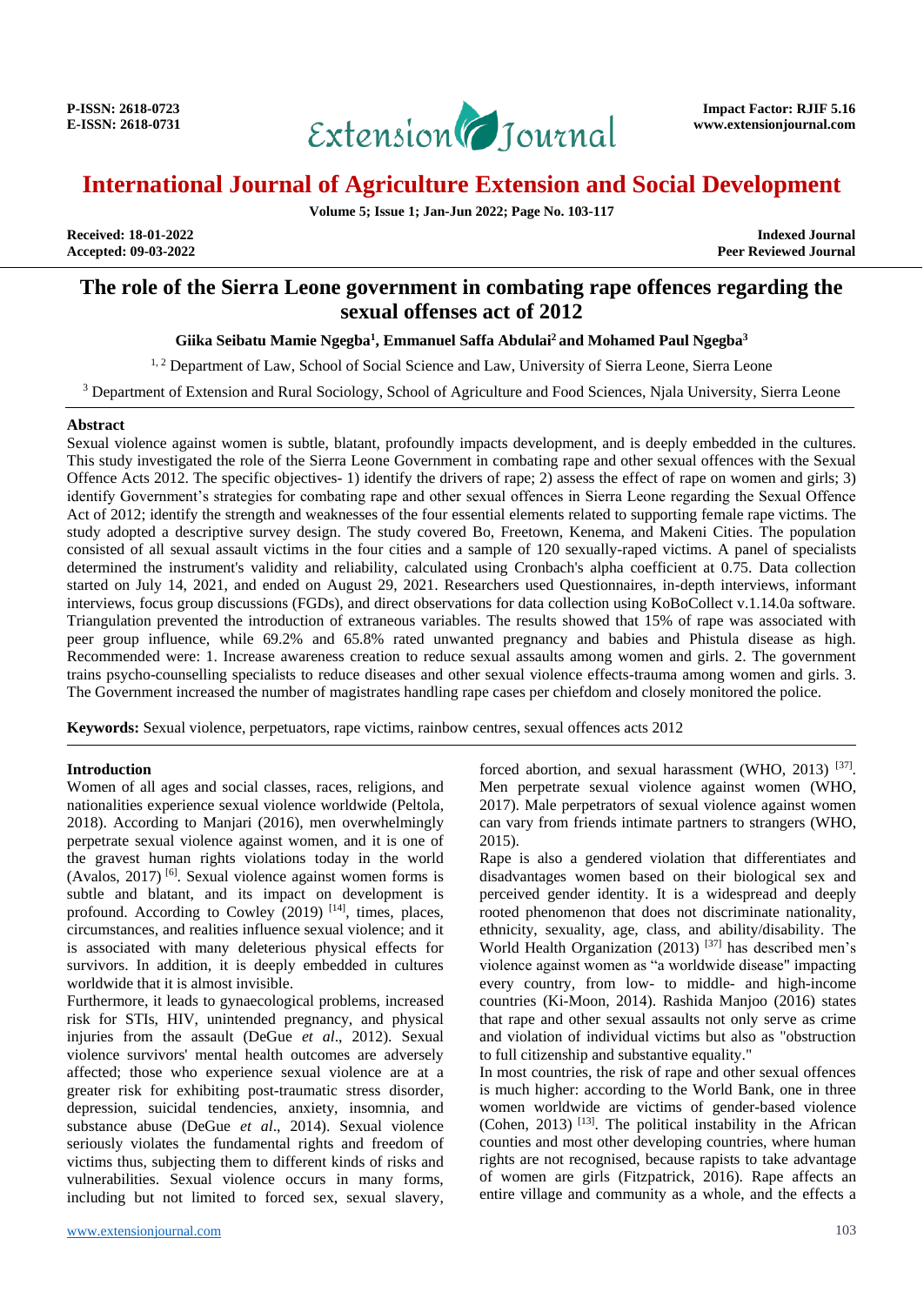victim feels often include shame and guilt, physical and psychological ailments. Victims are often shunned from their communities or marked as unclean and unlikely to be married, further isolating the victim. They cast out married women of their marital homes because the parents fear the shame (Person, 2015)<sup>[24]</sup>.

The victim is affected, but also his/her the political background of the victim's family. In some cases, rape aims to maim or kill one person and control, crippling the entire socio-political process. Fitzpatrick (2016) opined that rape is a direct attack against the personal identity and cultural integrity". The effects of rape might be devastating on a community, as it is "an attack on the culture and safety of the community. Furthermore, it is a terror that disrupts essential women's movement around their communities to farms (WHO, 2017). Rape can break apart that community. In rural settings, women are often the communities, preventing children from walking to schools on foot. Mostly, the mothers are responsible for the cultural education of younger generations and the providers for their families' cultural and religious life (Sorguc, 2014)<sup>[28]</sup>. When these caretakers are raped and targeted with sexual violence, this renders the victims damaged and leaves the entire community vulnerable and at risk of collapse. Women and their communal ties are often essential for the survival of that community, and rape, femicide, and sexual violence perpetrated against them constitute a ferocious form of ethnic cleansing (Abdullah, 2010)<sup>[1]</sup>. Therefore, rape purposefully destroys a community, tearing it apart at the seams, deliberately eliminating culture, and denying individual and communal rights to exist (Jones,  $2016$ )  $^{[23]}$ . Additionally, rape traumatises the victim and can sustain severe psychological and physical symptoms that cause fear of re-entering impede their ability to re-enter society (Elghossain *et al*., 2019) [17] .

Sexual violence against women is more prevalent in Sub-Saharan Africa (Alesina *et al*., 2016; WHO, 2013, 2017) [4, 37]; we analyse data from the latest demographic and health surveys for some African countries on domestic violence. Alesina and colleagues  $(2016)$ <sup>[4]</sup> reported that 29% of women aged 15 years and above were more likely to experience sexual or physical violence. The same study found that 46% of women reported that wife-beating was widespread and acceptable. Similar to other African countries, in Sierra Leone, research showed that sexual violence against women is common and highly prevalent (Adu-Gyamfi, 2014; Issahaku, 2017; Tenkorang *et al*.,  $2013$ ) [3, 31]. In Sierra Leone, rape has been a form of sexual violence committed against women and girls (Rabin, 2011) [26]. This problem limits the ability of women to contribute to society and development. According to UNDP  $(2010)$ <sup>[32]</sup>, all Sierra Leonean women suffered violence in their lifetime. Rape and other sexual offences have increased over the last two cades than ever before (Foglesong, 2012)<sup>[18]</sup>.

Sexual violence, as in the Sexual Offences Act (2012), includes rape and sexual assault. While the Act defines these crimes, they are often understood differently within communities. Legal definitions that are presumed do not always carry the weight (Danney and Ibrahim, 2012). In marriage or partnership, rape is not a crime; and does not need wives' consent because husbands viewed wives as their properties, though the Sexual Offences Act stipulates that marriage is not a rape defence. In the rural communities of some parts of Sierra |Leone, rape rarely occurs among adults (Vincent, 2012)<sup>[36]</sup>.

'Rape' in most rural Sierra Leone communities refers only to the girl child sexual assault of a young girl by an older man despite statutes defining it in a significantly more expansive sense (Duncan and Williams, 2012). It suggests that a wide range of sexual violence technically criminalized in legislation is not necessarily considered criminal within Sierra Leone society. According to the Sierra Leone Household Survey (2019) report, sexual violence occurs at significantly higher levels among girls than it does among women. The Rainbo Centres report also indicated that since 2003, 99% of clients attending sexual assault referral clinics have been between the ages of 6 and 20 (Swaine, 2012)<sup>[30]</sup>.

However, researchers and practitioners working on violence against women in Sierra Leone suspect that rather than violence decreasing substantially among girls, sexual violence crimes against adult women are not reported as frequently as girls (IRC, 2012; Vincent, 2012)<sup>[36]</sup>. Sexual violence against schoolgirls is a problem, with numerous reports of teachers taking advantage of female students, often resulting in early pregnancy and girls dropping out of school. There is a prevalence of sexual violence relating to the abuse of power by teachers or as 'transactional sex' by girls to pass exams or get out of paying school fees.

In Sierra Leone, there is now a National Policy on the Advancement of Women and the National Gender Mainstreaming. This policy's violence against women recognised specific responses within the 2008 Poverty Reduction Strategy. The National Action Plan was developed in 2008 to implement UN Security Council Resolutions 1325 and 1820. Furthermore, the National Committee on Gender-based Violence (the NAC GBV), set up in 2009, brings together Government, donors, local and international NGOs working on VAW. Alongside these policies, Sierra Leone has also developed progressive legislation to deal with violence against women. Three 'Gender Acts' were introduced in 2007 (on domestic violence, customary marriage registration, and estates devolution).

The Domestic Violence Act 'situates domestic violence as a criminal act in and of itself and uses a broad definition of domestic abuse which includes physical and sexual abuses, economic abuses, verbal, emotion and psychological abuse' (Swaine, 2012)<sup>[30]</sup>. The Registration of Customary Marriage Act raises the legal marriageable age and requires customary marriages to be registered. The Devolution of Estates Act aims to address issues of women's inheritance by allowing men and women to inherit equally and abolishing customary practices whereby widows were often required to marry a member of their deceased husband's family. The Sexual Offences 2012 Acts complemented by the Sexual Offences Act, which criminalises rape (with marriage explicitly denied as a defence), indecent assault, and harassment and imposes a maximum 15-year sentence for cases of rape. The Act stipulates that sexual-offences victims get free medical treatment and a medical report (necessary for prosecution). The (female) chief justice has also taken a tough stance on sexual offences in the wake of the new Act, revoking bail for all persons accused of sexual offences at the beginning of the first High Court session of 2012. These policy and legislative changes are essential in criminalising VAW, building tremendous respect for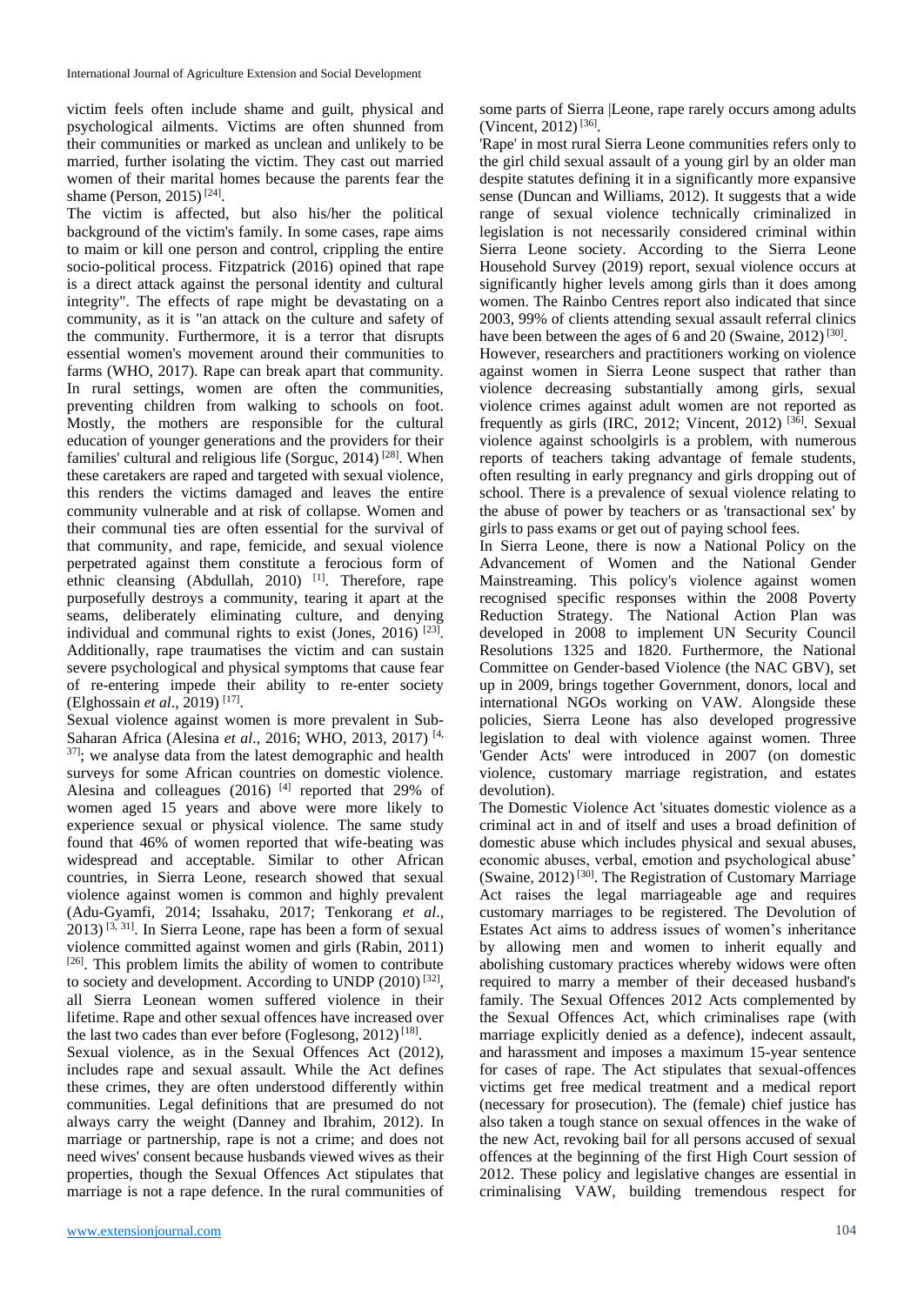women's rights, and demonstrating how seriously the Government takes issues of women's security, owing in no small part to ongoing advocacy by women's organisations and activists (UN Women, 2011)<sup>[34]</sup>. Enforcement of legislation remains deeply problematic, owing to poor law knowledge, cultural resistance, capacity constraints, limited state enforcement penetration, and institutional hybridity prevalence (IRC, 2012; Swaine, 2012)<sup>[22, 30]</sup>.

During the civil conflict in Sierra Leone, gender-specific violence was widespread. Rape, sexual slavery, and forced marriages were commonplace during the conflict. At that time, President Bio said, "the depravity of sexual violence in Sierra Leone is obscene, criminal and objectionable". However, there has been widespread sexual violence against women and girls over the last two decades in Sierra Leone from that time onwards. In 2018 and 2019 alone, there were reports of rape cases of 3,137 and 3,695 sexual violence, respectively (Rainbow Initiative, 2020). In the rural and urban Sierra Leone communities, children of less than five and six years old have been raped. A well-known, recent example that shocked the world and generated protests about women's rights in Sierra Leone was the brutal rape of a five-year-old girl, Khadija, in Freetown, which resulted in her death (Chon, 2014). There have been instances where 5 year-old girls like Khadija Saccoh and many other girls have died from rape. The alarming level of rape caused the President, Julius Maada Bio, to declare an emergency over rape and sexual offences on February 19, 2019 (Rainbow Initiatives, 2020). This action aimed to stop the silent epidemic of thousands of children and young girls suffering in Sierra Leone, one of the world's poorest countries. The president called that rape is a natural catastrophe, and every Sierra Leonean must play a part in fighting against this malaise and other forms of violence against women (Cain, 2015).

As a result, Sierra Leone passed the Amended Sexual Offences Act of 2012 indicates culprits spend up to 15 years. So, last year, 2020, a 56-year-old man who raped a six-year-old girl was sentenced to a year in prison. Despite significant progress in legislation and policies, rape remains resistant to legal, political, and social interventions. Therefore, the main reason for this study is to investigate the role of the Government in combating rape and other sexual offences in Sierra Leone with the sexual offences Act of 2012 and other relevant legislation. There are many more good things in the sexual offence act 2012 that aimed at protecting women and girls against rape, and other sexual offences, all of which, if effectively and sincerely implemented, will eradicate rape in Sierra Leone. One needs to ask: why is rape crime still on the increase in Sierra Leone? What strategies is the Government adopting using the sexual offences Act to combat rape and other sexual offences? How effective are the sexual offences Act of 2012 and other relevant legislation in combating rape and other sexual offences in the country? What are the Government's challenges in implementing the sexual offences act of 2012 and other relevant legislation combating rape and other sexual offences in the country? Moreover, what is the relationship between the effective implementation of the sexual offences' Act of 2012 and other relevant legislation and the effective combating of rape among girls in Sierra Leone?

In Sierra Leone, women hardly have access to justice. Police

stations and, to some extent, local courts are not geographically accessible in most rural communities in Sierra Leone, making it very difficult for women to seek redress through these channels (GoSL, 2017; Rosveare *et*  al., 2012)<sup>[19]</sup>. FSUs set up in the country deal specifically with crimes involving women and children. Nevertheless, there are 44 across the entire country, 14 in the Western Area (Duncan and Williams, 2012). In many communities, FSUs are simply not available. In such situations, women report to police stations, but this too is hindered because of the distances. Women pay to travel to the station or FSU to report a crime. In addition to the limited coverage of FSUs, even where these exist within a community, most of the officers who staff them are poorly trained, lack confidentiality, or are inadequately resourced to provide a reliable service (Vincent  $(2012)^{[36]}$ .

It is very costly to travel to some parts of the rural areas in Sierra Leone. Most women cannot afford to pay these transport fares, especially when they have to leave their children and house or farm workers to travel all day long to places where they ought to get justice (World Health Organization, 2017). In addition to the high travel cost, the fees, fines, and bribes involved in reporting to the justice providers also make justice less affordable (Yount *et al*.,  $2014$ )<sup>[38]</sup>. For instance, police are renowned for continuing to require bribes to get a case moving (even if this is just to fill resource gaps – like paying for petrol for the police to visit a crime scene or to investigate; or paying for a paper to type up a crime report). If the police charge a crime to court, the formal justice system leads to additional costs (Vincent, 2012) [36] . The women travel to magistrate-courts (located only in district capitals) and potentially pay the costs of a lawyer. The Legal Aid Act 2012 technically means every citizen has access to free legal representation. However, there are few qualified legal professionals to ensure this happens in practice). Often, under-qualified police prosecutors represent women, given the absence of state prosecutors, while the male defendant hires a defence lawyer and is thus more likely to escape conviction (Duncan and Williams, 2012).

In addition, cases of sexual violence in Sierra Leone require a medical report before charging to court. The Sexual Offences Act (2012) states that medical services should be free. However, it does not appear always to be adhered to, and few medical facilities can issue the reports, again meaning that women often have to travel to obtain one. Indeed, many interviewees reported that there is just one pathologist in the country who certifies cases of rape based in Freetown (Rainbow, 2020). Similarly, the justice provided by chiefs and local courts involves fees and fines, which have in the past often been disproportionate. Nevertheless, this is addressed in theory by the new Local Courts Act, which prohibits chiefs from issuing fines and sets strict limits for the local courts). Given that women in Sierra Leone are usually from low socioeconomic backgrounds (in 2017, 75% of women lived on less than \$0.50 per day), affordability is a major obstacle in accessing justice (Barnes, 2020)<sup>[9]</sup>.

Furthermore, untimeliness in the justice system creates accessibility issues for women. In the formal justice system, magistrate-courts regularly adjourn cases, and it can take up to two years for a case for an initial hearing. Adjournments are common because of weak capacity, so judges are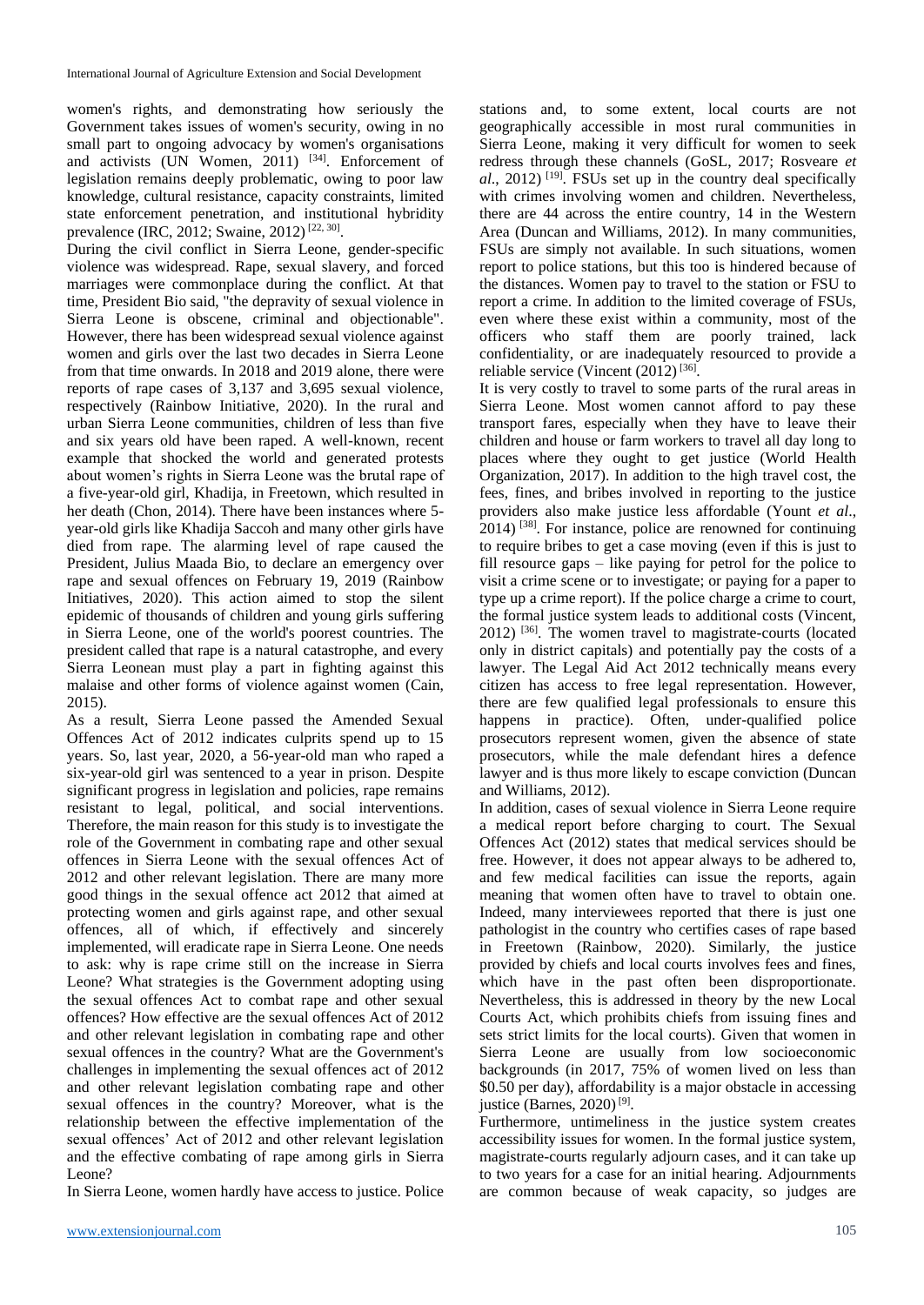overburdened with caseloads  $(Castillejo, 2019)$ <sup>[11]</sup>. Currently, not every magistrate court in Sierra Leone has a resident magistrate, meaning some magistrates must cover multiple courts and travel between them. Cases must, therefore, wait until the magistrate is in town before the hearing. Given the backlog of cases to be dealt with on the magistrate's arrival, many people travel to court (with their witnesses) only to have their case adjourned and rescheduled. It is not uncommon to adjourn a case several times before its final hearing. Most times, a complainant travelled to the magistrate court with the required witnesses on each occasion, given the costs of travel and lost earnings while away from work. On the other hand, the magistrate dismisses a case if the complainant is not in court.

Language also creates an accessibility challenge for women. The formal justice system operates in the official language, English, but this is spoken predominantly by the educated elite, based in Freetown and other major towns (Duncan and Williams, 2012). Most women in Sierra Leone are less likely to be educated than men and are thus the least likely to speak English. There can also be linguistic obstacles in reporting to the police. The police frequently move throughout the country (despite a policy to ensure they remain in each post for two to three years). The police do not necessarily speak the local language, thus, placing them at a linguistic remove from the population they are to the police (Jones,  $2016$ )<sup>[23]</sup>. Connected to this is the issue of the broader cultural resonance of justice systems. Many women are unfamiliar with the formal legal system and its processes, and reporting through these mechanisms can be an intimidating experience. The traditional legal system is renowned for being overly formalised, with court proceedings operating in 'legalese', which does not help in creating a comfortable environment for women reporting violence against them (Vincent,  $2012$ )<sup>[36]</sup>.

There is also a social stigma surrounding women who report to the formal legal system, hindering their access to justice (Clark, 2017). First of all, a legally registered case brings to public knowledge that a woman has suffered some violence. The stigma attached to being raped or otherwise assaulted can victimise the woman (Boateng, 2015)<sup>[8]</sup>. Second, rape can stigmatise a woman as a wrong family or community member by reporting a family member, a neighbour, or a respected or senior person within the community. In these cases, women are likely to be pressured to resolve the matter through traditional mediation rather than the formal legal system (Bobonis *et al.*, 2013)<sup>[10]</sup>. There is no empirical evidence on sexual offences in Sierra Leone (Swaine, 2012; IRC, 2012; Rosveare *et al*., 2012) [30] . There is no statistical evidence on the role of the Government of Sierra Leone in combating rape and other sexual offences regarding the Sexual Offence of 2012 Acts, hence, the thrust of this study. The law-enforcement agencies, the police, and the judiciary can play an essential role in controlling crime against women, particularly rape. The process involves various stages such as investigation, prosecution, trial, and judicial decision. The victim needs facilitating at all these stages. Never-ending problems have to a scenario where the complainant forcefully compromises with the victim outside the court secretly due to social pressure, thereby frustrating the whole purpose of the law. The legal problem with the way rape had been defined and recognised in the courts is that many rapes allegations are undecided from the statutory

legal perspective (Alhammadi, 2016)<sup>[5]</sup>.

The Sierra Leone Police has made remarkable progress in handling violence against women issues especially in Standard Operating Procedures and other tools for investigation of sexual and domestic violence cases; training of 450 police personnel from general duty and Family Support Unit on procedures and processes for the analysis of sexual and domestic violence; case management guidelines developed for investigation and prosecution of gender-based violence cases and outreach programmes to educate communities on laws relating to sexual and domestic violence laws; in 2008 SLP set the twin policies (Gender mainstreaming and Sexual Exploitation and Harassment); establishment of gender Directorate within the SLP which is headed by an Assistant Inspector-General of Police; key player in the establishment of Women in Security Sector Sierra Leone (WISS-SL) comprising of Police, Military, National Fire Force, Prisons Services and other private security entities and the establishment of local police partnership boards in communities among others (SLG, 2020). However, in most cases, the defenders are the perpetrators of rapes in Sierra Leone. The low rate of reporting of rapes makes it challenging to conduct research, especially when investigating the role of the Government in combating the situation (Avalos,  $2017$ )<sup>[6]</sup>.

The Governments of Sierra Leone have ratified relevant different international treaties. One of such treaties is the Convention on the Elimination of all Forms of Discrimination against Women (CEDAW). There is also; likewise, donors must invest/continue to support in addressing this issue since low- and middle-income countries often lack resources to combat violence against women (CARE-International, 2019) effectively. It is good to prevent globally of violence against women within the workplace is a good 'investment' and reflects a commitment to social and legal responsibility in addressing employees' issues. Rape is increasing in Sierra Leone with less action against the perpetrators. However, the punishment prescribed for rape is a minimum of 5years imprisonment, which can extend to life imprisonment or a fine of Le.5,000,000.

The Sexual Offences Act 2012 and the Domestic Violence 2007 have stated that sexual and domestic violence victims shall receive a free medical examination, treatment, and certificate, yet to actualise for vulnerable women and girls. There are few police officers in some remote areas to handle violence against women issues since these are criminal matters. Currently, the country lacks, to a great extent, safe homes for victims/survivors of sexual and domestic violence, much as the Government has built two and working on the modalities to get them operationalised. Most data on rape crime in Sierra Leone is a gross underrepresentation of the true extent of the real problem (Chon, 2014). In addition, the sensitiveness and intimate rape influence the reporting of the crime and the amount of information available to the police for a case (Cain, 2015). Finally, Sierra Leone has ratified CEDAW, "the Women's Bill of rights". However, the slow implementation of CEDAW and the gender justice laws has resulted in the under-reporting of violence. VAWG, particularly sexual violence, remains a significant challenge. Also, though some reports are accurate, most do not include the experiences of young people under the age of 16 years. No information is available, and this lack of data means the true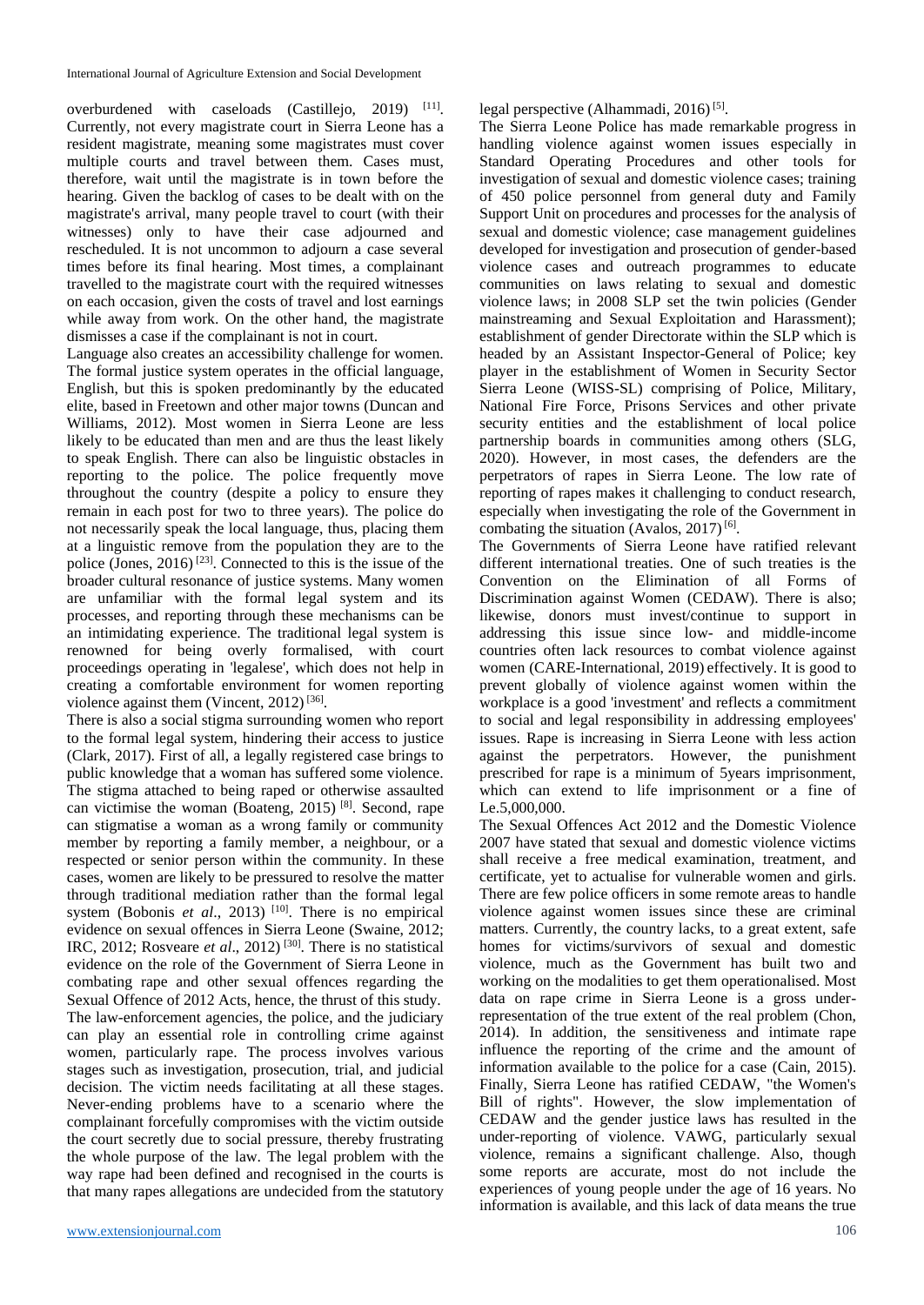extent of rape may not be known. In addition, fewer than five percent of the women victims of rape or attempted rapes report it to the police. However, two-thirds of the victims tell a friend or relatives, supporting the notion that the entire community must be informed and trained to deal with sexual violence. The under-reporting of acquaintance rapes prevents victims from receiving adequate help, leaving many offenders unaccountable for their behaviour. Often, the authorities are unaware of the extent of the problem or prevalence of acquaintance rape in their communities (Alhammadi, 2016) [5] .

The study aims to investigate the rule of the Government of Sierra Leone in combating rape and other sexual offence with the sexual offences Act of 2012 and other relevant legislation, for the strengths and weaknesses of the Acts to make suggestions for improvement. To achieve this aim, the researchers adopted the following objectives: (1) identify the drivers of rape among women girls in the study area; (2) assess the effect of rape on women and girls in the study area; (3) identify the Government strategies for combating rape and other sexual offences in Sierra Leone regarding the Sexual Offence Act of 2012; and (4) identify the strength and weaknesses of the four essential elements related to supporting female rape victims: policing; prosecution and courts; facilities; and victim support services. The researchers also tested two hypotheses**.** 1a. H1: There is a relationship between the levels of effectiveness of the Sexual Offence Act of 2012 and combating rape crime in Sierra Leone. (b).  $H_0$ : No relationship exists between the level of effectiveness of the Sexual Offence Act of 2012 and combating rape crime in Sierra Leon. 2a. H<sub>2</sub>: The government strategies for combating rape statistically influence the rate of rape crime in Sierra Leone, H<sub>0</sub>: The government strategies for combating rape do not influence the rate of rape in Sierra Leone.

The study showed clearly how much the Sierra Leone government lacks amidst the many elements and infrastructure systems to combat rape against women, encourage sexual crime victims to report crimes, and ensure

post-crime psychological support. It also helped restructure law enforcement organisations such as courts, prosecutors, police, health services, and social support institutions. It will also help decision-makers encourage applied academic research and put its findings to reality in the practical world.

#### **Methodology Research Design**

The study adopted a descriptive survey, a qualitative research design, mainly because of its exploratory nature. While survey research oversimplifies findings, facilitates hypotheses, and relies on deductive reasoning, qualitative research is primarily descriptive and interpretive (Creswell, 2017). A qualitative design enables the researcher to obtain in-depth information about respondents' experiences and viewpoints on an issue (Bernard, Wutich, and Ryan, 2016; Creswell,  $2014$ )<sup>[7, 15]</sup>. The qualitative design prioritises inter-subjective interaction between the unknown and the known to construct social realities in a specific sociocultural and political context (Creswell, 2015). The descriptive design considers the researcher's self-awareness and reflection and respondents' meanings, opinions, and experiences about a phenomenon. According to Creswell (2014) [15] , a qualitative research design allows exploring relationships.

#### **Description of the Study Area**

The researcher conducted the study in Bo, Freetown, Kenema, and Makeni in Sierra Leone. The four cities, located in four regions, also act as the regional headquarter towns. Freetown is the capital city and houses the supreme court of Sierra Leone and the line ministries that cover rape issues in the country, while Bo is the second-largest and the headquarter town of the southern region of the country. Kenema and Makeni are, respectively, the eastern and northern region capitals. All four cities are highly overcrowded with diverse socioeconomic and ethnic backgrounds and multifaceted populations (Statistic Sierra Leone (SSL), 2015).



**Fig 1:** Map of Sierra Leone Showing the Study Area.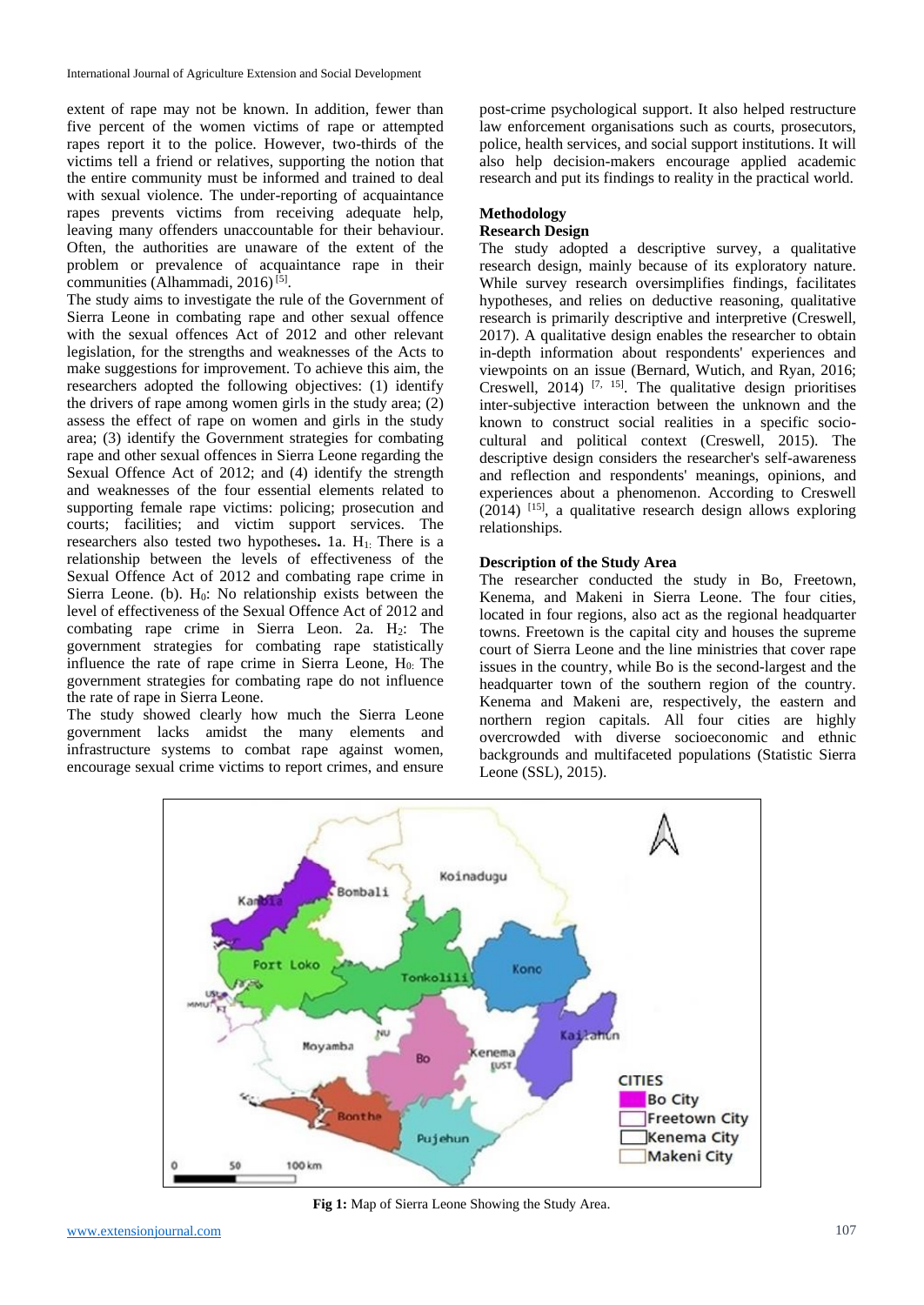#### **Research Population, Sampling Technique and Procedure, and Sample Size Research population**

This study comprises all sexual-assault victims in Bo, Freetown, Kenema, and Makeni Cities. The research population size was 120.

#### **Target Population**

The study's target population consisted of 120 sexual-assault victims, 40 from each of the four cities- Bo, Freetown, Kenema, and Makeni, respectively. This target population is appropriate for the study because they represent four out of five regions of Sierra Leone. Second, they are in an evenly distributed portion of the country, and this target population is accessible.

**Table 1:** Distribution of Target Population and Sample Size

| <b>Strata</b>  | <b>Target Population</b> | <b>Sample Size</b> | Percent |
|----------------|--------------------------|--------------------|---------|
| <b>Bo City</b> | 150                      | 35                 | 20.0    |
| Freetown City  | 180                      | 45                 | 25.0    |
| Kenema City    | 130                      | 20                 | 15.4    |
| Makeni City    | 110                      | 15                 | 13.6    |
| Total          | 60                       |                    | 74.0    |

# **The sample size selected was composed of 74.0% of the target population.**

# **Sampling Technique**

Using the formula by Krejcie and Morgan (1970),

 $S = X^2 NP (1 - P) \div d^2(N - 1) + x^2 P (1 - P) \dots$  eqn. 1  $S =$  required sample size

 $X^2$  = table value of chi-squared at the desired confidence level (3.841)

N= number of population size

 $P=$  to the population proportion (assumed to be .50 since this would provide the maximum sample size).

 $D =$  the degree of accuracy expressed as a proportion (.05).

# **Sampling Procedure**

The research adopted purposive and propulsive sampling techniques to select 120 rape victims from the selected study area. Purposive because only those women whose rape cases were already in the police, hospitals, or rainbow centres participated in the study. The researcher selected 30 women for interviews from each study city - Bo, Freetown, Kenema, and Makeni. The research also consulted records from the police stations, especially the family support units (FSUs), the hospitals, and rainbow centres. The number of hospitals, police stations, and rainbow centres in these cities determines the interviewees' proportion, making a total sample size of 120.

Total Sample Size =  $B_s + F_s + K_s + M_s$ Where:  $B_{s}$  Sample from Bo City,  $F_s$  = Sample from Freetown City  $K_s$  = Sample from Kenema City  $M_s$  = Sample from Makeni City

#### **Research instruments**

The research adopted two sets of questionnaires (50 rape victims and 70 (40 rainbow agents and 30 FSU police). The questionnaires were pre-tested in Waterloo, a town not included in the study area. The research instrument consisted of four parts based on the research questions. Section A sorted information on the strategies government adopts in combating rate offences. Section B gathered data on the effectiveness of the Sexual Offenses Act of 2012 and other relevant legislation in combating rape and other sexual crimes in the country. Section C assembled information that reveals the strength and weaknesses of the critical variables supporting rape victims of the four essential elements related to supporting female rape victims: policing; prosecution and courts; facilities; and victim support services.; and section D collected data on the relationship between implementation of the sexual offences act of 2012 and combating rape among women and girls in Sierra Leone.

**Validity Test of the Instrument**: The respondents' characteristics developed based on the demand of the study's objectives. Testing the instrument (questionnaire) included checking the vocabularies, and correcting the English Language by experts in the English Department, Department of Social Sciences and Law USL, and Legal Practitioners in Bo, Makeni, and Kenema Cities. The purpose of the research instrument's validation was to select similar words suitable to the questionnaire's circumstances. Second, three experts from the Rainbow centres and some police from the FSU of the police working with rape victims in the four cities validated the research instruments. The panellists corrected, removed, and deleted some words to improve the questionnaire language.

**Reliability Test:** The research instrument was pilot tested in Waterloo, not included in the study area. Though this town has socioeconomic characteristics similar to the selected study area, they do not have rainbow centres. The pilot study was to test the face and content validity and to establish reliability. The instrument's reliability was tested by calculating Cronbach's alpha coefficient (Taber, 2018). A reliability level of 0.75 or higher was considered acceptable Taherdoost (2016). Reliability levels for the internal scale from the pre-test are presented in Table 1 below.

**Table 2:** Results of Construct Validity and Reliability Test for the Variables

| S/N | Variables                                                              | <b>Notoems</b> | To levels |
|-----|------------------------------------------------------------------------|----------------|-----------|
|     | Strategies Government adopts                                           |                | 0.835     |
|     | Levels of Effectiveness of sexual offence Acts                         |                | 0.846     |
|     | Strengths and weaknesses of the sexual offences Acts                   |                | 0.779     |
|     | Relationship between strategies adopted and the rate of combating rape |                | 0.755     |

**Note:** Reliability levels  $\geq 0.75$  were considered acceptable

Researcher the purpose of the study and respondents about its meaning and intimated that their involvement wasvoluntary; they should withdraw at any point during the interview if they so wish.

**Ethical Considerations:** Social science research activities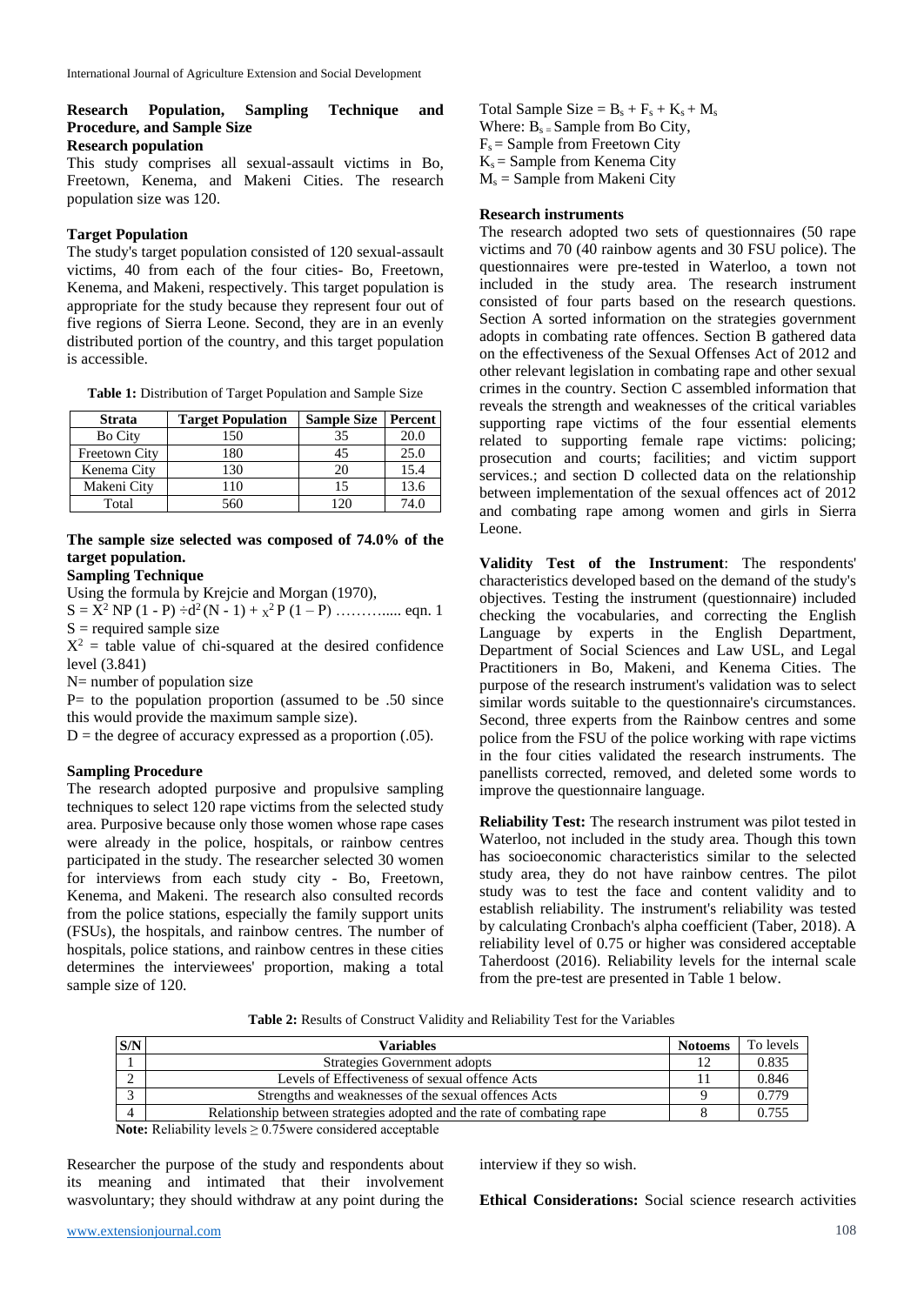adhere to minimal ethical guidelines and acceptable behaviours. These guidelines include the principles of (1) voluntary participation, (2) informed consent, (3) risk of harm, (4) confidentiality, and (5) anonymity (Chein *et al.*, 201) How using incentives compensated for their time is also a matter of consideration. Before the fieldwork, the researcher visited the four cities several times to get firsthand information on the city's sexual violence within the study area. During the visits, the researcher met and held meetings with the mayors, the community leaders, and other stakeholders.

#### **Data Collection**

The researcher collected data using different techniques and tools such as questionnaires, in-depth interviews, and informant interviews: Focus Group Discussions (FGDs), and direct observations. The researcher conducted a two-day training for research assistants before going to the fieldwork. Administration of the questionnaire using KoBoCollect v.1.14.0a software. The fieldwork started on July 14, 2021, and ended on August 29, 2021. During the data collection phase, the respondents decided on the venues for their interviews. The researcher interviewed most participants either at their homes or in any place of their choice. Most of the participants indicated a preference for the talks in their homes.

**Focus Group Discussions (FGDs):** Focus group discussions-guides checklist supplemented the information obtained through the questionnaires. The researcher conducted one focus group discussion in Bo, Freetown, Kenema, and Makeni Cities, ranging from six to ten members.

**Triangulation:** The researcher adopted multiple methods of gathering qualitative data in this research. Data collected through questionnaires crosschecked the information from NGOs, various Ministries, rape victims, and legal practitioners in the selected cities. The focus group discussions and in-depth interviews validate the data from offices, police stations, and rainbow centres. These were to see if the data collected were accurate. Triangulation prevented the introduction of extraneous variables and increased the study's validity.



**Source:** From the researcher's initiative, 2021.

**Fig 2:** Triangulation process employed in data collection

**Direct Observations:** The researcher also gathered critical information through direct observation of the study area. The researcher attended savings group meetings and operational sites to allow the researcher to capture data related to the research topic.

#### **Methods of Data Analysis**

The research reported various descriptive indicators such as frequency distributions, averages, percentages, and crosstabulations —these reports were from the field survey data collected to draw appropriate inferences. Furthermore, appropriate statistical tests such as the T-test and P-values evaluated the statistical significance of the mean difference between the savings and non-savings members' values. The data analysis started with verification (clean-up process that involved correcting wrongly spelt names of villages, towns, terms of savings groups, incorrectly allocated responses, operation types, and GPS coordinates). Quantitative and qualitative data collected using questionnaires were analysed using the Statistical Package for Social Sciences (SPSS) version 25. A logit model was used to identify and analyse the factors of the government strategies.

# **The Drivers of Rape among Women and Girls in the Study Area**

Causes of sexual violence are essential in understanding the roots of rape perpetration among women. As a result, the research investigated the drivers of rape and other sexual offences among women and girls in the study area, and the results are presented in Figure 1below.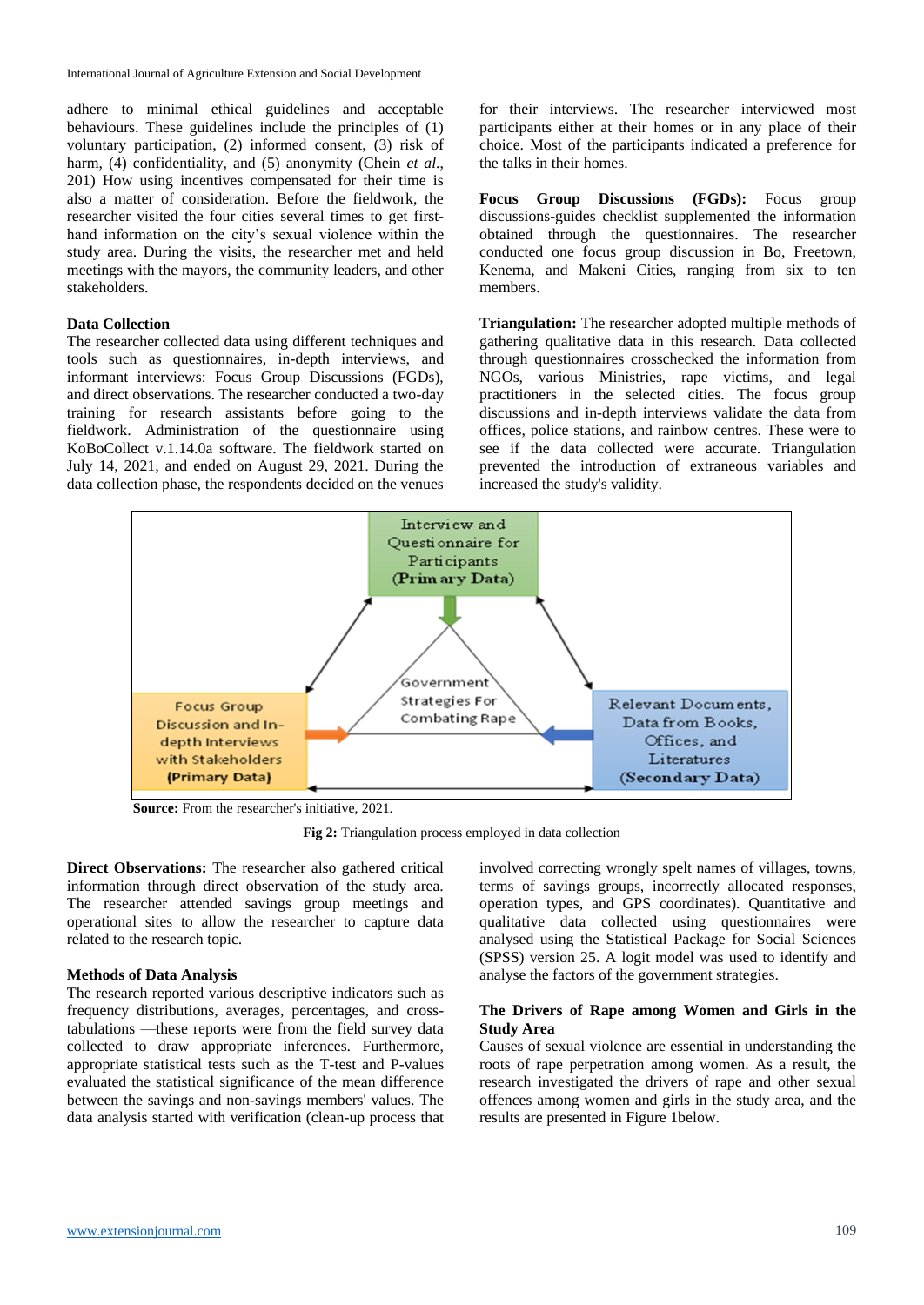

**Fig 3:** Drivers of rape and other sexual offences in the study area

The statistics revealed that 18% of the respondents' ascertained that drunkenness is responsible for men perpetuating rape and other sexual offences in their communities. The result shows that 15%, 12,5%, and 12%, of the respondents are associated rape with peer group influence, war or civil strife, lack of integrity and selfcontrol, and women's immoral dressing that entices men only 6% of respondents associated rape with watching pornography (See Figure 1 and Appendix 2.

## **The Impacts of Rape on Women and Girls in the Study Area**

The study investigated the impact of rape and other sexual offences on women and girls, and the results are presented in Table 1.

Table 1 shows that 69.2% and 65.8% of the respondents rated the impact of unwanted pregnancy and babies and fistula disease, respectively, on rape victims, as very high. The statistics also showed that 64.2% and 60.0% of the respondents rated women migration from their community and dropping out of school resulting from rape assault as very high impact. Also, 55% of the respondents rated the effect of breaking marriages and the death of women and girls resulting from rape assault as high. Only 8.3% of the respondents rated forceful early marriage as having a high impact on the women and girls in the study area (see Table 1).

| <b>Impact of Rape on Women and Girls</b>         |     | Levels of Impact of Rape on Women and Girls |     |               |     |               |     |               |  |
|--------------------------------------------------|-----|---------------------------------------------|-----|---------------|-----|---------------|-----|---------------|--|
|                                                  |     | VHI                                         |     | ΗΙ            | LI  |               | NI  |               |  |
|                                                  | No. | $\frac{0}{0}$                               | No. | $\frac{0}{0}$ | No. | $\frac{0}{0}$ | No. | $\frac{6}{6}$ |  |
| Resulting in unwanted pregnancies and babies     | 83  | 69.2                                        | 12  | 10.0          | 15  | 12.5          | 10  | 8.3           |  |
| Causes fistula Disease in women                  | 79  | 65.8                                        | 18  | 15.0          | 11  | 9.2           | 12  | 10.0          |  |
| Women and girls migrating from their communities | 77  | 64.2                                        | 18  | 15.0          | 14  | 11.7          | 11  | 9.2           |  |
| Dropping out of school                           | 72  | 60.0                                        | 14  | 11.7          | 18  | 15.0          | 16  | 13.3          |  |
| Leading to break of marriages                    | 66  | 55.0                                        | 18  | 15.0          | 23  | 19.2          | 13  | 10.8          |  |
| Leading to the death of girls                    | 59  | 49.2                                        | 19  | 15.8          | 24  | 20.0          | 18  | 15.0          |  |
| Leading to trauma                                | 52  | 43.3                                        | 31  | 25.8          | 22  | 18.3          | 15  | 12.5          |  |
| Acquiring sexually transmitted diseases          | 19  | 15.8                                        | 66  | 55.0          | 13  | 10.8          | 22  | 18.3          |  |
| Leading to forceful early marriages              | 10  | 8.3                                         | 85  | 70.8          | 11  | 9.2           | 14  | 11.7          |  |

Table 3: The impacts of rape on women and girls in the study area

VHI = 1, Very high impact HI=2, High impact LI=3, Little Impact NI = 4, No impact

#### **The Strategies Government Adopts in Combating Rape and Other Sexual Offences**

The strategies used in combating crime affect the rate adopted for achieving education the crime. Hence, the strategies government adopts in combating rates in the study area was investigated, and the results are presented in Table 3 below.

The results indicated that 15.9%, 11.0%, and 10.4% of the respondents rated the contracting NGOs and human rights organisations, imprisonment for the perpetrators, and using the sexual offences Acts of 2012 strategies used in combating rape and other sexual offences as very effective. Furthermore, 14.7% and 11.0% of the respondents evaluated

three different methods the Government uses to combat rape - taking legal actions against culprits, using collaboration to create awareness on rape, and mass girl child education as highly effective. Similarly, 15.5% of the respondents assessed using collaboration in creating awareness on rape as effective. However, 19.1% and 17.1% of the participants appraised using FSU policies to investigate and establish rape cases. Furthermore, setting up community policing is not practical. At the same time, 14.3%, and 13.4% of the respondents, respectively, valued raiding criminals from their bases and engaging religious bodies in combating rape is not effective (see Table 2 and APPENDIX 2).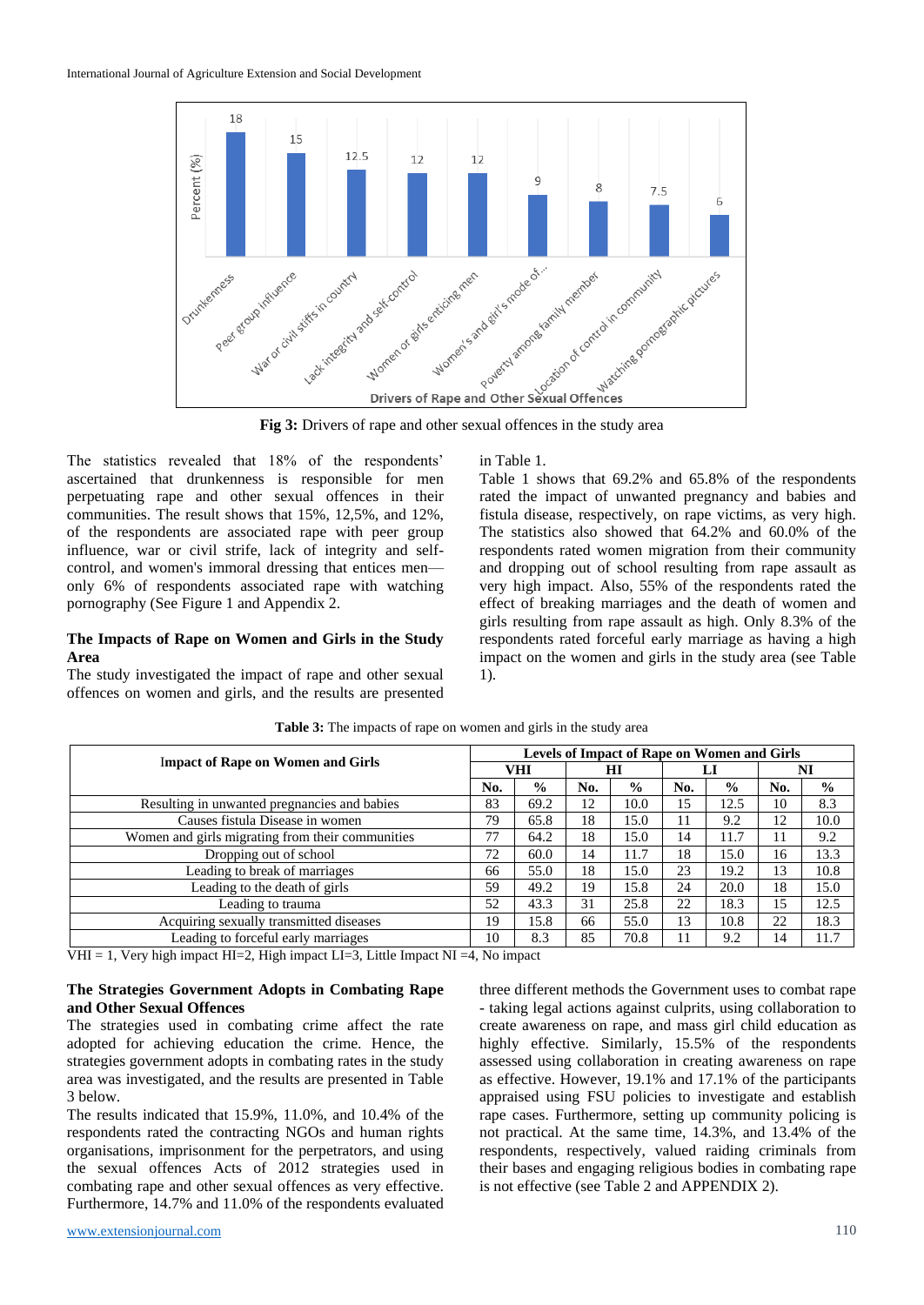| Government Strategies for Combating rape and other sexual offences |    | <b>Level Effectiveness of Government Strategies</b> |     |               |     |               |                |               |
|--------------------------------------------------------------------|----|-----------------------------------------------------|-----|---------------|-----|---------------|----------------|---------------|
|                                                                    |    | VEF                                                 |     | <b>HEF</b>    |     | <b>EFF</b>    |                | <b>NEF</b>    |
|                                                                    |    | $\frac{0}{0}$                                       | No. | $\frac{0}{0}$ | No. | $\frac{0}{0}$ | N <sub>0</sub> | $\frac{0}{0}$ |
| Contract NGOs & Human-right organisations                          | 98 | 15.9                                                | 87  | 14.3          | 76  | 13.5          | 21             | 4.1           |
| Taking legal actions against culprits                              | 76 | 12.3                                                | 89  | 14.7          | 72  | 12.8          | 38             | 7.5           |
| Life imprisonment for perpetrators                                 | 68 | 11.0                                                | 58  | 9.6           | 45  | 8.0           | 28             | 5.5           |
| Using the Sexual Offences Acts of 2012                             | 64 | 10.4                                                | 46  | 7.6           | 38  | 6.8           | 33             | 6.5           |
| Collaboration in creating awareness on rape                        | 83 | 13.5                                                | 67  | 11.0          | 87  | 15.5          | 35             | 6.9           |
| Setting up community policing system                               | 36 | 5.8                                                 | 46  | 7.6           | 32  | 5.7           | 87             | 17.1          |
| Mass education of girl child                                       | 48 | 7.8                                                 | 67  | 11.0          | 56  | 10.0          | 29             | 5.7           |
| FSUs investigating and establishing rape cases                     | 32 | 5.2                                                 | 36  | 5.9           | 39  | 7.0           | 97             | 19.1          |
| <b>Engaging Religious bodies</b>                                   | 33 | 5.4                                                 | 43  | 7.1           | 57  | 10.2          | 68             | 13.4          |
| Raiding criminal suspected sites                                   | 78 | 12.7                                                | 68  | 11.2          | 59  | 10.5          | 73             | 14.3          |

**Table 4:** Strategies government adopts in combating rape and other sexual offences

VEF = Very Effective, HEF = Highly Effective, EFF = Effective, NEF = Not Effective

### **Strengths and Weakness of the Four Essential Elements of Legal Justice: Police, Persecution Curt Facilities, Support Services**

Strengths, weaknesses, opportunities, and threats analyses reveal areas of any activity holding the operation back or other sites that the agency is not aware of to exploit to make a more significant impact. Therefore, the strength and weaknesses of the four elements of the legal justice system in the study area were investigated, and the results are presented in Table 3 above.

#### **Strength of the four elements of the legal justice systems of the study area**

This section reveals what the respondents perceive as the advantage sides of the four elements of the legal justice systems- the police, persecution processes, court facilities, and the support services in the study area.

**Police**: Table 3 revealed that the police forward cases to courts for hearing (26.3%), investigate the matter (23.9%), and take statements from both the accused and complainant for further investigation (23.3%). Only 11.5% of the respondents said police protect women's rights (see Table 3).

**Persecution processes**: The statistics indicated that 33.3%, 27.3%, and 25.2% of participants said the persecution processes strengthen government support, security, and justice to communities, respectively (see Table 3).

**Court Facilities:** The results showed that 43.4% and 38.5% of the respondents, respectively, said court facilities protect victims from further humiliation and denormalise the rape victims.

**Support Services:** The data revealed that the interviewees said the support services providers Counsell traumatised persons (30.3%), provide protective shelters (24.2%), and educate and protect women and girls rape victims (23.2%).

#### **Weakness of the four elements of legal justices**

This section reveals what the respondents perceive as the disadvantage sides of the four elements of the legal justice systems- the police, persecution processes, court facilities, and the support services in the study area.

**Police:** The results show that the police are not well-trained to deal with sexual assault issues (25.9%) properly, rape assault victims are dissatisfied with the police's methods of handling rape cases (25.6%). That police accept brides to delay the investigations process (25.4%).

**Persecution processes:** The data also revealed that the magistrates could not handle all the rape cases (26.1%), the pace of case hearing discourages victims from reporting rape cases (25.8%), and victims pay for the services provided by lawyers (24.4%).

**Court facilities**: The results indicated that recognised laboratory techniques test for evidence (28.0%), while 25.6% of the interviewees said the snail-pace court procedure does not provide traumatised rape victims. Only 24.6% of the respondents said the court facilities do not encourage rape victims.

**Support Service providers**: The results showed that all the support service providing centres are located in the cities (36.0), while they do not provide fair treatment for victims (33.0%).

#### **1. Strengths of the Four Essential Elements of Legal Justice system**

**Table 5:** Strengths and weakness of the four essential elements of legal justice: police, persecution curt facilities, support services

| <b>Strength and Weaknesses of the Essential Elements of Legal Justice</b> |     | $\frac{0}{0}$ |
|---------------------------------------------------------------------------|-----|---------------|
| a) police                                                                 |     |               |
| Apprehend culprits                                                        | 56  | 15.0          |
| Investigate matters                                                       | 89  | 23.9          |
| Records Data for the investigation                                        | 87  | 23.3          |
| Forward cases to the curt                                                 | 98  | 26.3          |
| Protect women's right                                                     | 43  | 11.5          |
| b) Persecution processes                                                  | 373 | 100.0         |
| It brings justice to the victim                                           | 67  | 25.2          |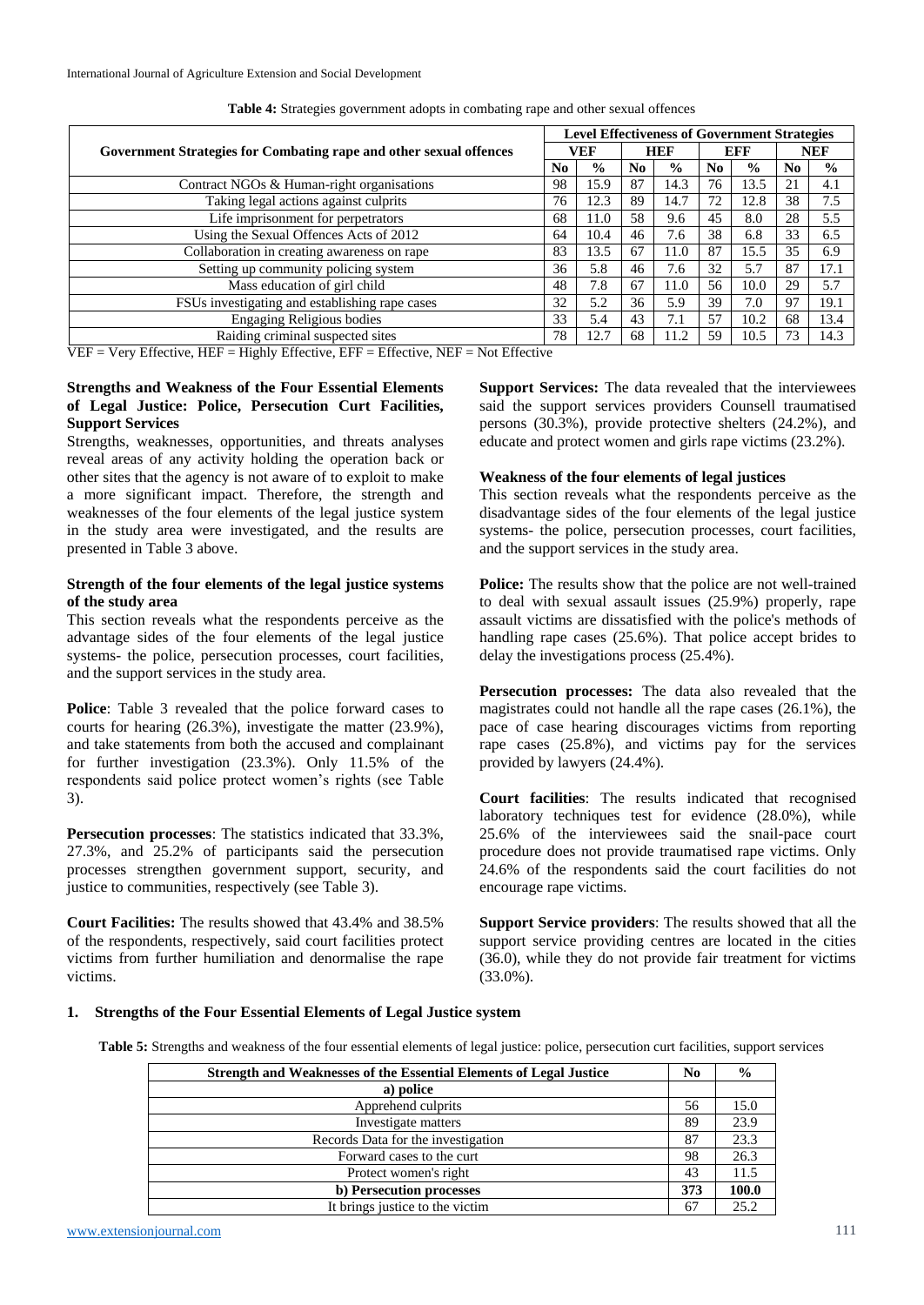| Encourage community of security                  | 73  | 27.3  |
|--------------------------------------------------|-----|-------|
| Assures communities of the support of Government | 89  | 33.3  |
| Bring about fair judgement                       | 38  | 14.2  |
| c) Court facilities                              | 267 | 100.0 |
| Protect victims from further humiliation         | 89  | 43.4  |
| Removes criminals from among peaceful citizens   | 37  | 18.1  |
| Releases victims of trauma                       | 79  | 38.5  |
| d) Support services                              | 205 | 100.0 |
| Provides shelter for victims                     | 78  | 24.2  |
| Provides medical facilities                      | 72  | 22.3  |
| Counselling for trauma healing                   | 98  | 30.3  |
| Educate and protect women and girls              | 75  | 23.2  |
|                                                  | 323 | 100.0 |

#### **2. Weaknesses of the Four Essential Elements of Legal Justice system**

| a) Police                                                    | No  | $\frac{0}{0}$ |
|--------------------------------------------------------------|-----|---------------|
| Take bribe and delay investigating process                   | 98  | 25.4          |
| Most victims are dissatisfied with the way they handle cases | 99  | 25.6          |
| Not adequately trained to deal with sexual issues            | 100 | 25.9          |
| Holds negative attitudes towards rape                        | 89  | 23.1          |
| b) Persecution processes                                     | 386 | 100.0         |
| Very slow and discourages victims                            | 109 | 25.8          |
| Magistrates cannot handle all cases                          | 110 | 26.1          |
| Victims pay fines                                            | 103 | 24.4          |
| Police send Victims away to settle issues at home            | 100 | 23.7          |
| c) Curt facilities                                           | 422 | 100.0         |
| Do not encourage victims                                     | 98  | 24.6          |
| No protection for the victims                                | 87  | 21.8          |
| It makes no provisions for trauma leading                    | 102 | 25.6          |
| No frequency lacks for testing                               | 112 | 28.0          |
| d) Support services                                          |     |               |
| Located only in the cities                                   | 120 | 36.0          |
| Cannot accommodate all victims                               | 102 | 31.0          |
| There is not fair treatment for victims                      | 110 | 33.0          |

#### **Hypothesis Testing**

The study tested only two hypotheses, and the results as plotted below:

**Theory one:** Theory one stated a relationship between drunkenness among men and the rape incidence against women and girls in Sierra Leone. The significance level set at a p-value equal to or less than 0.05 ( $p \le 0.05$ ), implying that 2-tailed T-values less than or equal to 0.05 ( $T \le 0.05$ ) indicated the relationship in the tested variables are significant. For hypothesis 1, *p<* 0.05 (Fig.3), the assumption was rejected as valid, implying a considerable relationship. The p-value  $0.035 < 0.05$  means a substantial connection between drunkenness among men and rape assault against women and girls, and hypothesis 1, therefore, was rejected.



**Fig 3:** A Plot of The Test of Hypothesis 1 for drunkenness among men and rape incidents against women and girls in the study area.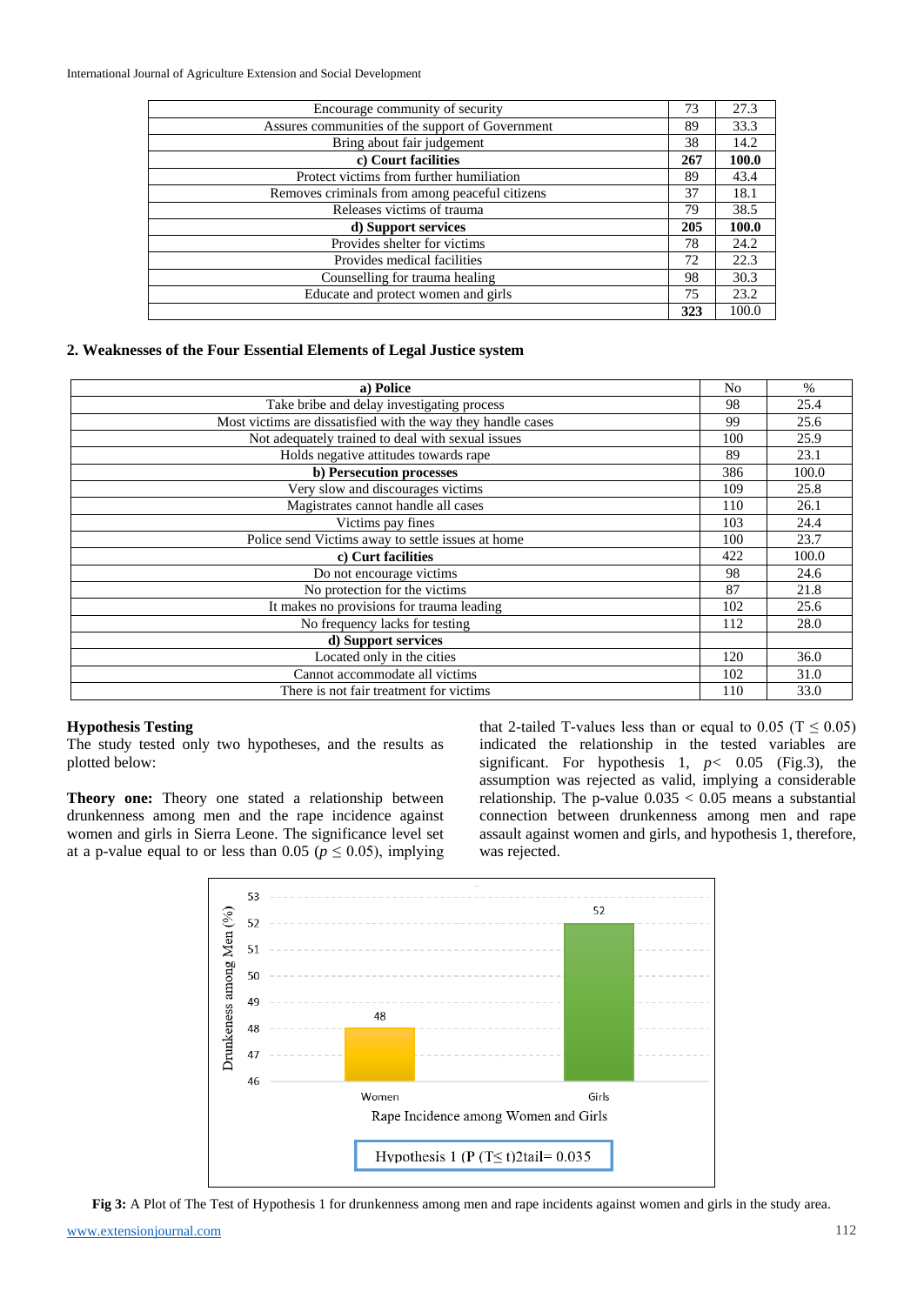**Hypothesis 2:** Hypothesis two stated that no significant difference existed between government-adopted strategies for combating rape and the levels of rape incidence n the study area. The test gave a p-value higher than  $0.05$  ( $p$ >  $(0.05)$  — see Fig. 4. The result suggested a significant difference between the two respondents, and hypothesis 2 was accepted. The p-value is  $0.364 > 0.05$ , which means that difference in the rated government-adopted strategies for combating rape and the incident of rape among women and girls in the study area is significant. Therefore, the researcher accepted hypothesis two.



**Fig 5:** A Plot of The Test of Hypothesis 2 for strategies Government Adopt for Combating Rape in the Study Area.

#### **Discussion of the findings**

This section thoroughly discusses the results under the following the drivers and girls, the impact of rate on women and girls, the government strategies for combating rape of rape among women, and the strength and weaknesses of the four essential elements of the legal system for supporting female rape victims.

#### **Drivers of Rape among Women and Girls**

The statistics revealed that 18% of the respondents' ascertained that drunkenness is responsible for men perpetuating rape and other sexual offences in their communities. The study results are similar to Loya's (2014) findings that in America, on average, at least 50% of college students' sexual assaults are associated with alcohol use. According to Burt, Sweeten, and Simons (2014), 74% and 55% of sexual violence perpetrators and victims of rape in her nationally representative sample had been drinking alcohol. Alcohol impairs victims and perpetrators. Ethanol negatively influences the brain structures responsible for sexual and violent behaviour. Alcohol consumption increases aggression, sexual desire and emotional instability in some people. A victim under alcohol influence cannot consciously give consent to sexual activities. Indeed, excessive alcohol consumption among college students contributes to unintentional injury risk, fatalities, and sexual assault (White and Hingson 2014).

The study results showed that 15%, 12,5%, and 12% of participants said rape is associated with peer group influence. The results agree with Espelage, Basile, and Hamburger's (2012) and Miller *et al*.'s (2013) findings,

which stated that sexual violence/harassment occurs extensively in these younger populations. The study is in line with Haddad's (2011) results that Sexual violence targets women. So civil war or civil strife has led to sexual violence against women and girls. Sexual violence has been a strategic weapon of war for at least as long as historians document conflicts. Among many populations, rape is the most underreported of all violent crimes, even during peacetime (Wadsworth and Records, 2013). Many rapes remain unreported due to the victims' lack of understanding of what constitutes sexual assault legally. Integrity is what keeps one focused, especially in a Godly way.

The result is also in agreement with Gottfredson and Hirschi (2019). They asserted that youth who fail to develop selfcontrol are more likely to commit crimes and criminally equivalent non-criminal acts, such as smoking, skipping school, suffering accidents, and early death. The cause of all behaviours and outcomes, then, is the manifestation of our lack of self-control. Several studies suggest that men and women interpret certain kinds of women's clothing to indicate a desire for sex. One study found that "both girls and boys reported that when a woman wore a see-through blouse, low-cut top, tight jeans, or did not wear a bra or she was possibly indicating a desire for sex." In general, there appears to be agreement that "certain types of clothing are sexy, sexually alluring, or sexually provocative"—mainly clothing that reveals the shape of a woman's body and sexual body parts, such as her breasts. The result also showed 6% of the respondents associating rape with watching pornography. These results also agree with Brown, Amoroso, and Ware's (2010) findings that pornography has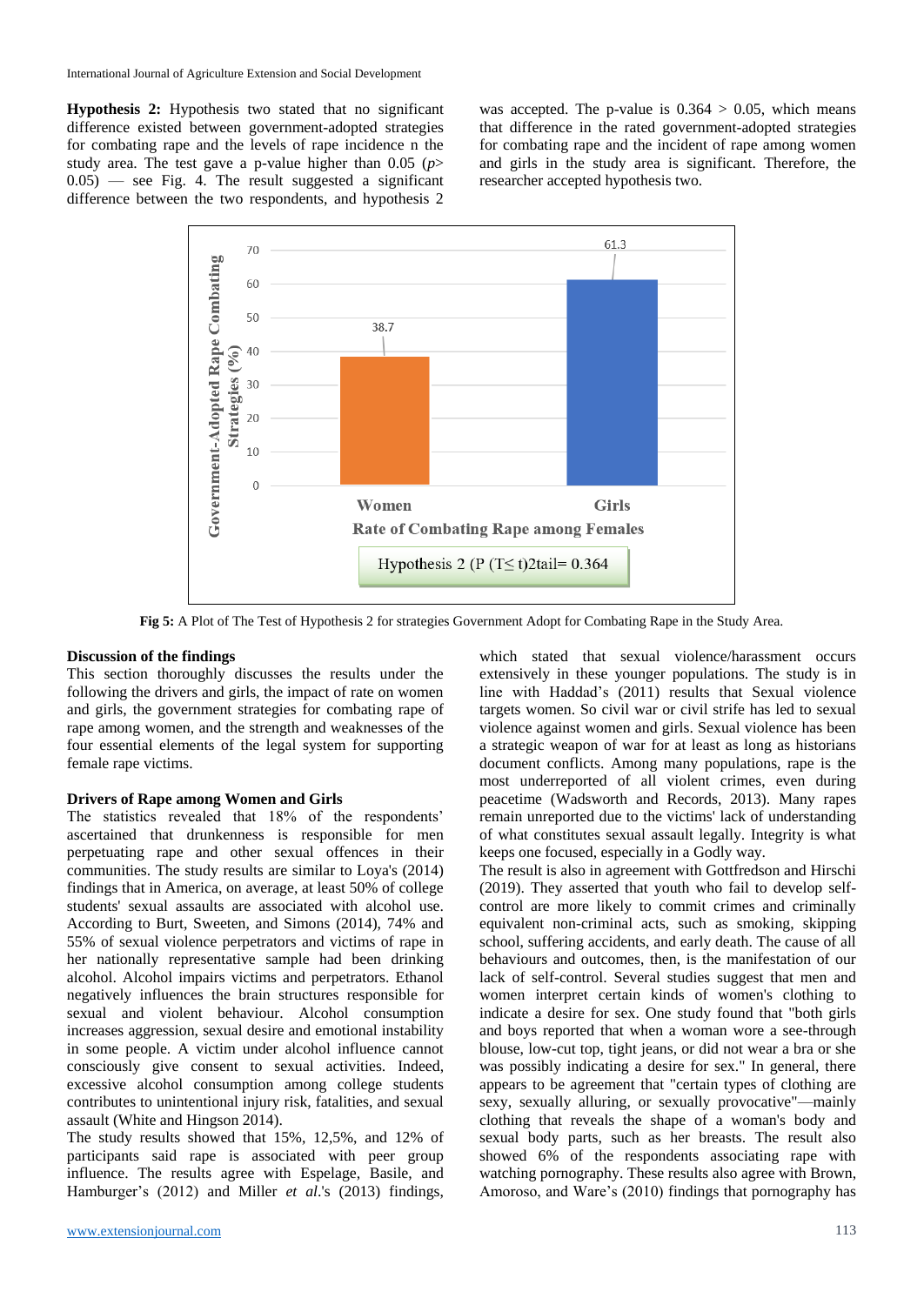increased sex crimes, attitude common in urban communities and reputed conservative ones.

During the focus group discussion, Rainbow centre in Makeni City, Kadiatu, a social worker, and Isatu, a rape victim, said, "most rape assaults in the community are associated with either drug, drunkenness or peer influences. Nevertheless, generally, sexually assaults reported from the rural communities are due to poverty and lack of education among the girls."

# **The Impacts of Rape on Women and Girls in the Study Area**

The study's findings showed that 69.2% and 65.8% of the respondents rated the levels of impact of unwanted pregnancy and babies and fistula disease, respectively, on rape victims, as very high. The result aligns with Burt (2020) that a range of physical injuries and health consequences are associated with sexual assault. Victims sustain direct damages from the assault, which later complications, or psychological impact. Nevertheless, not all women sexually assaulted experience physical injuries or medical problems. However, poverty and low-income status directly link to sexual violence and sex trafficking. They conceptually link to vulnerability for abuse. Aranda-Fernandez (2020) also stated that most migrants who used the Central Mediterranean Route reported being victims of violence during their transit in Libya.

The study results also revealed that 64.2% and 60.0% of the respondents' rated women migration from their community and dropping out of school resulting from rape assault as very high impact. The results also indicated that 55% of the respondents rated the effect of breaking marriages and the death of women and girls resulting from rape assault as high. The findings further showed that 8.3% of the respondents rated forceful early marriage as high. This result agrees with the findings of Morgan (2021) that most women migrated from their homes to other areas of the country because of the shame of sexual assaults they experienced from the community members.

In a focus group discussion in Kenema City, Madame Nyio said, "Most of them you see around are a result of unwanted pregnancy. Some of the children were born to the combatants during the war. For some of them, their mothers left migrated from this community long ago because they feared provisions. Madan Aminata also said, "most of the sexually transmitted diseases in this part of the city resulted from rapes or violent sex. Several girls died from sexual assaults when the rebels entered the city. There was no place for reporting".

# **The Strategies Government Adopts in Combating Rape and Other Sexual Offences**

The results indicated that 15.9%, 11.0%, and 10.4% of the respondents rated the contracting NGOs and human rights organisations imprisonment for the perpetrators; and using the sexual offences Acts of 2012 strategies used in combating rape and other sexual offences as very effective. The result agrees with Khammam and Meen (2018) that NGOs provide the victim's family with necessary services. For example, legal aid support to poor, destitute women, financial support to survivors, counselling services to the survivors, immediate shelter and medical facilities to the

survivor women, and other emerging initiatives. In most parts of Sierra Leone, most people rate NGOs as organisations that can deliver. Human rights NGOs play a vital role between individuals and the Government in conveying ideas and concepts. They play a significant role in monitoring, support, legal actions, and education (El-Haybi, 2018).

The study results showed that 14.7%, 11.0% of the respondents evaluated three other strategies the Government uses to combat rape - taking legal actions against culprits, collaborating to create awareness on rape, and mass girl child education as highly effective. The reports support the findings of Sharff-Peterson and Schroeder (2017) that NGOs have been working with the legislative and executive authorities to initiate laws that protect women from domestic violence in addition to working toward the implementation of the existing laws. However, regulations regarding domestic violence link to the poor enforcement of laws. Law enforcement plays a vital role in establishing the trust of abused women and is not to be blamed for initiating the violence. The results revealed that 15.5% of the respondents assessed using collaborative awareness creation on rape as effective. The finding is in line with Kuate and Biondo's (2018) study that collaboration with committees plays a crucial role in mobilising and sensitising communities to prevent sexual exploitation and abuse. Volunteers who also work voluntarily play a vital role in the community because the population feels more comfortable reporting any violation committed. The findings of the result further stated that 19.1% and 17.1% of the participants appraised using family support unit policies to investigate and establish rape cases, and setting up community policing was not effective. The child, social services work with the family, police arrest the offender, and magistrates prosecute the case. Effective community intervention involves forming a child protection team that includes medicine, criminal justice, social work, and education professionals who understand and appreciate the other team members' different roles, responsibilities, strengths, and weaknesses but cooperate and coordinate their efforts. Such is lacking in Sierra Leone. No wonder a substantial number of people said the activities are not practical, including even the raiding of raiding criminals from their bases, and engaging religious bodies in combating rape are not effective.

### **Strengths of the four elements of the legal justice systems of the study area**

The section throws light on the success stories and the failures of the legal systems.

**Strengths of the four elements of the legal justice systems Police**: The results revealed that the police forward cases to courts for hearing (26.3%), investigate the matter (23.9%), and take statements from both the accused and complainant for further investigation (23.3%). Only 11.5% of the respondents said police protect women's rights. The report is in line with the findings of UN Women  $(2011)$  [34] that police should be required to make information available to survivors. Reports aid survivors in pursuing protection orders, civil remedies, immigration petitions, insurance benefits, and compensation claims. In several ways, police are the essential agents in sexual-assault cases. The police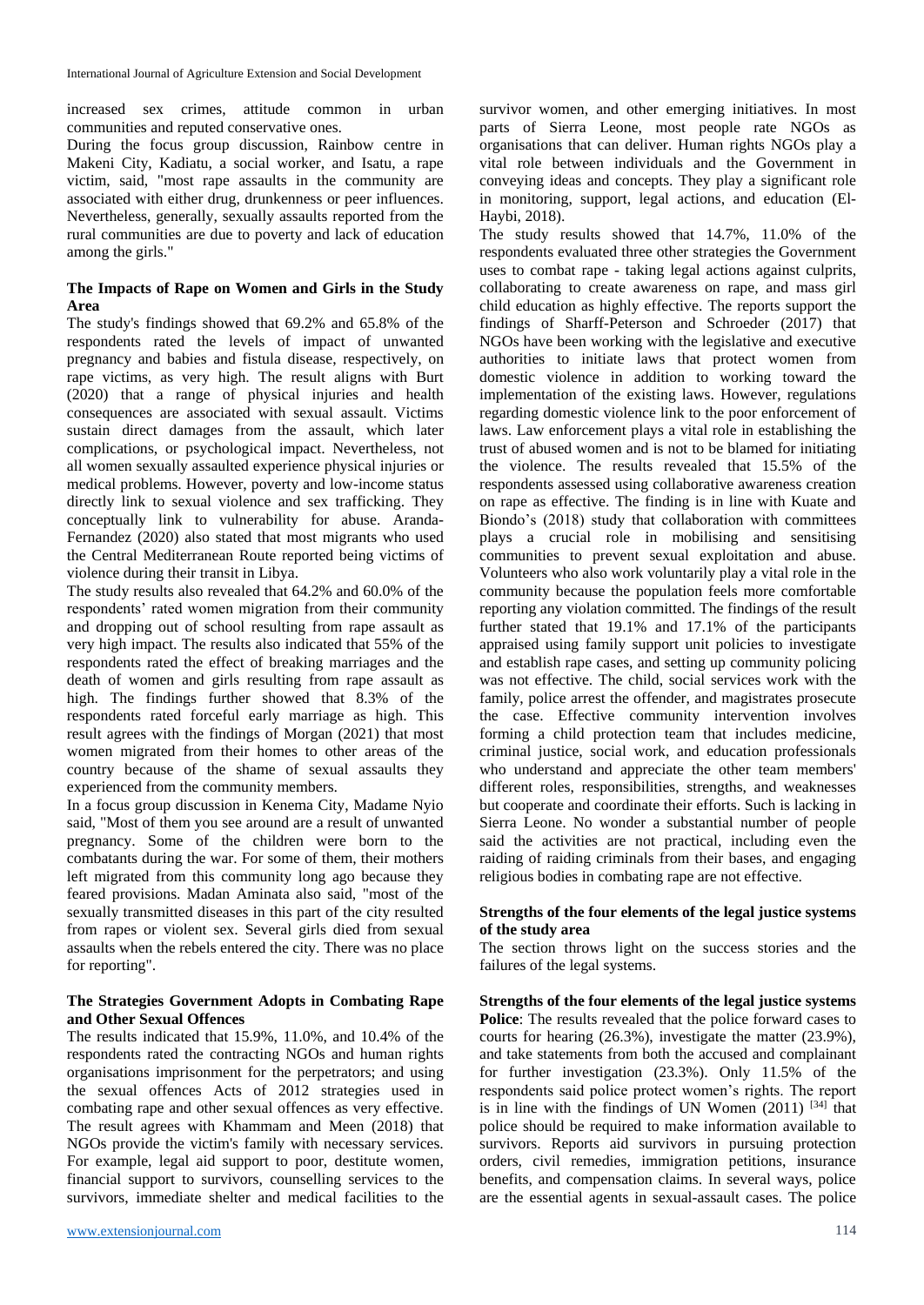officer is typically the victim's first contact with the criminal justice system (Holms and Burges, 2021). Police are the only officials who participate in cases from initial report to final deposition. Furthermore, the police provide the pool of arrestees from which the persecutor selects.

**Persecution processes**: The results showed that 33.3%, 27.3%, and 25.2% of participants said the persecution processes strengthen government support, security, and justice to communities. The findings are very similar to the results from Inzlicht Legault (2014). The prosecutor plays a crucial role in the criminal justice system. They decide whom to charge, what charge to file, who offered a plea bargain, and the type of bargain offered.

**"Court Facilities:** The results showed that 43.4% and 38.5% of the respondents, respectively, said court facilities protect victims from further humiliation and denormalise the rape victims. The report agrees with Seelinger, Silverburg, and Mejia's (2011) report that these developments have by no means ensured that all crimes relating to sexual violence would be prosecuted effectively in national courts.

**Support Services:** The data revealed that the interviewees said the support services providers Counsell traumatised persons (30.3%), provide protective shelters (24.2%), and educate and protect women and girls rape victims (23.2%). In a focus group discussion in Freetown, Madam Bernadette said, "Please, I want the Government to understand that Freetown is all Sierra Leone. Let the Government locate FSUs and service-providing centres in every chiefdom in the entire country so that victims can easily access them".

#### **Weakness of the four elements of legal justices**

This section reveals what the respondents perceive as the disadvantage sides of the four elements of the legal justice systems- the police, persecution processes, court facilities, and the support services in the study area.

**Police:** The results show that the police are not well-trained to deal with sexual assault issues (25.9%) properly, rape assault victims are dissatisfied with the police's methods of handling rape cases (25.6%). That police accept brides to delay the investigations process (25.4%). The findings support Tharp *et al.* (2012) that police discriminate between victims based on extralegal attributes. Police delay cases in situations where they discriminate against sexual-assault victims. Such behaviour discourages victims from reporting rape cases to the police. Therefore, the responsibility for arrest and charging makes police influential agents in the official processing of sexual-assault claims. No wonder the respondents were dissatisfied with their operations.

**Persecution processes:** The data also revealed that the magistrates could not handle all the rape cases (26.1%), the pace of case hearing discourages victims from reporting rape cases (25.8%) and that victims pay for the services provided by lawyers (24.4%). The findings support the reports of Rinehart *et al*. (2014) that in sexual assault cases, the victim's character, behaviour, and credibility may play a vital role in charging decisions. Thus, prosecutors' assessments of convertibility and their charging decisions rest on predictions regarding how the victim's background, character, and behaviour may be interpreted and evaluated by other decision-makers and potential jurors. Such methods of persecuting do not give confidence to the victims. No wonder the respondents mentioned that persecuting process does not protect victims.

**Court facilities**: The results indicated that recognised laboratory techniques test for evidence (28.0%), while 25.6% of the interviewees said the snail-pace court procedure does not provide traumatised rape victims. Only 24.6% of the respondents said the court facilities do not encourage rape victims.

**Support Service providers**: The results showed that all the support service providing centres are located in the cities (36.0), while they do not provide fair treatment for victims (33.0%). The findings do not align with the UN (2019) workshop report that a victim-centred approach requires interventions that enhance protection by adequately assessing and addressing the risks of harm experienced differently by women, men, girls, and boys. The gendersensitive process entails ensuring that laws and policies on sexual violence and related protection regimes for victims are comprehensive non-discriminatory. Other measures ensure female and male victims receive adequate support and protection; (Victim informed individual). The workshop focused specifically on the elements of security required for the victims of sexual violence, in both the short and long term.

Protection services in prosecution processes must be neutral and, in particular, must be independent of prosecutorial authorities.

In Bo, Madan Jatu commented, "the Government's effort to reduce rape and other sexual offences in the country brought peace to this part of the country. The only message I have for the is that the Government increase the number of rainbow centres and police presence in other parts of the country for easy access".

#### **Conclusions and Recommendations**

**The Causing Factors of Rape among Women and Girls**

Various factors responsible for sexual assaults among women and girls identified in the study are dangerous and deadly. These factors have caused trauma in surviving victims and caused migration, while others live in hopeless situations outside their homes.

#### **The impact of rape on women and girls**

From the discussion and summary of the findings, in conclusion, sexual- assault victims in the study area suffered from different physical, mental, and spiritual trauma. Most of the victims died, some migrated, and others are in humanitarian support centres in the cities far away from their homes. They receive trauma healing counselling, education for changing the mindset, and further development. Some of these victims, in the future, serve as ambassadors for change.

### **The government strategies for combatting rape of rape among women**

The Government uses different methods to combat rape and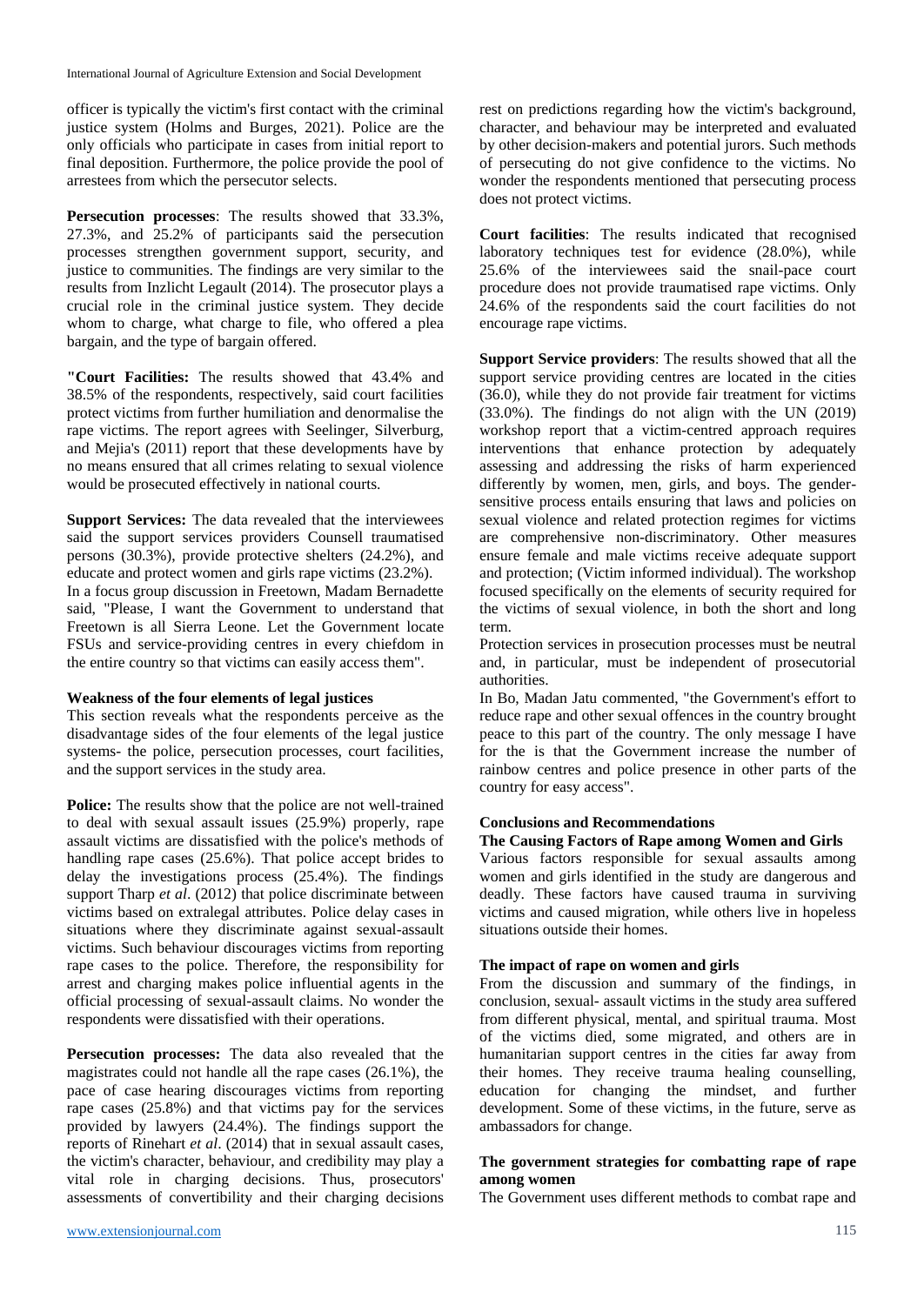other sexual offences among women and girls in the study area. In some situations, the Government hired NGOs and other humanitarian groups to reduce rape and other sexual crimes. Participants claimed that most of the Government's strategies in combating rape in the study area are adequate.

#### **The strength and weaknesses of the four essential elements of the legal system for supporting female rape victims**

It concluded that legal processes have some strengths that make the system unique and helpful in combating rape and other sexual offences. Despite these, the court should work on few odds in the design- the police require training in handling the sexual assault matter; their activities monitored for the successful operations of the court.

#### **Recommendations**

- 1. The study showed that the most common cause of rape in the country is drunkenness, peer influences, watching pornography pictures or films, and code of dressing among women and girls. The research suggests that awareness creation be done in light of these factors to reduce sexual assaults among women and girls.
- 2. The study revealed that sexual assault victims had suffered different traumatic disorders, including physical, mental, and psychological disorders. It is, therefore, recommended that the Government puts aside trained specialists in psycho-counselling to reduce trauma from diseases and other effects from sexual violence among women and girls.
- 3. The study showed that most government strategies for combating rape were very effective. Nevertheless, there were a few areas are still faulty. The magistrate's slowness in handling rape cases, the police behaviour towards victims, and the way the court treated unfair treatments discouraged rape victims. Therefore, the Government increases the number of magistrates handling rape cases, allowing at least one magistrate per chiefdom. In addition, the police should be specially trained to handle rape-assault instances well.
- 4. The study revealed that the four essential elements exhibited some weaknesses. Therefore, the Government should conduct special training for the police to handle rape cases perfectly. The Government must also closely monitor the police as the report also indicated that they take bribes to dismiss rape cases. (2) The prosecution processes are also prolonged. The Government should increase the number of case hearings per month to reduce the trauma among the victims. (3) The court lacks certain facilities for effectively giving justice to victims. Therefore, the Government should provide facilities that protect rape victims from the retardation of the rapists. (4) Though the support service providers are greatly helping the rape victims, they also lack some facilities for proving rape cases in court. Therefore, the support centres should endeavour to have forensic laboratories to help rape victims in courts to produce shreds of evidence.

### **References**

1. Abdullah A. Reputation concerns hold back women from reporting rape. Available online, 2010.

Hpttp://www.khaleejtimes.com/DisplayArticle.asp?xfil e=data/theuae/2010/January/theuaeJanuary 235.xml&section=theuae&col. [Accessed April 27, 2011].

- 2. Adjei SB. Masculinity and spousal violence: Discursive accounts of husbands who abuse their wives in Ghana. Journal of family violence. 2016;31(4):411-422.
- 3. Adu-Gyamfi E. Challenges undermining domestic violence victims' access to justice in Mampong municipality of Ghana. JL Polly and Globalization. 2014;27:75.
- 4. Alesina A, Brioschi B, Ferrara EL. Violence against women: A cross-cultural analysis for Africa (No. w21901). National Bureau of Economic Research, 2016.
- 5. Alhammadi M, 2016.
- 6. Avalos LR. Policing rape complainants: when reporting rape becomes a crime. Journal of Gender, Race, and Justice. 2017;(3):459.
- 7. Bernard HR, Wutich A, Ryan GW. Analysing qualitative data: Systematic approaches. SAGE publications, 2016.
- 8. Boateng FD. Victims of sexual assaults: The experiences of Ghanaian women. International review of victimology. 2015;21(3), 343-360.
- 9. Barnes K, Albrecht P, Olson M. 'Addressing Genderbased Violence in Sierra Leone: Mapping Challenges, Responses, and Future Entry Points'. London: International Alert, 2007.
- 10. Bobonis GJ, González-Brenes M, Castro R. Public transfers and domestic violence: The roles of private information and spousal control. American Economic Journal: Economic Policy. 2013;5(1):179-205.
- 11. Castillejo C. 'Building Accountable Justice in Sierra Leone. Working Paper 76, Madrid: FRIDE, 2009.
- 12. Care International. CARE GBV Strategy. CARE International GBV Programme Group (Available online), 2015.
- 13. Cohen D. 'Explaining Rape during Civil War: Cross-National Evidence (1980-2009).' American Political Science Review. 2013;107(03):461-477.
- 14. Cowley C. Complicity and Rape. Journal of Criminal Law. 2019;(Issue 1):30.
- 15. Creswell JW. A concise introduction to mixed methods research. Sage Publications, 2014.
- 16. DeGue S, DiLillo D, Scalora M. Are all perpetrators Alike? Comparing risk factors for sexual coercion and aggression, 2010.
- 17. Elghossain T, Bott S, Akik C, Ghattas H, Obermeyer CM. Review article: Prevalence of Key Forms of Violence Against Adolescents in the Arab Region: A Systematic Review. Journal of Adolescent Health. 2019;64:8-19.
- 18. Foglesong T. 'Aligning Indicators and Ambitions: How to Improve Indicators Used in Programs to Reduce Violence against Women and Girls. Cambridge, MA: Harvard Kennedy School, 2012.
- 19. GoSL (Government of Sierra Leone). 'Justice Sector Reform Strategy and Investment Plan 2008-2010'. Freetown: GoSL 2007.
- 20. Harrison K, Gill AK. Breaking down Barriers: Recommendations for Improving Sexual Abuse